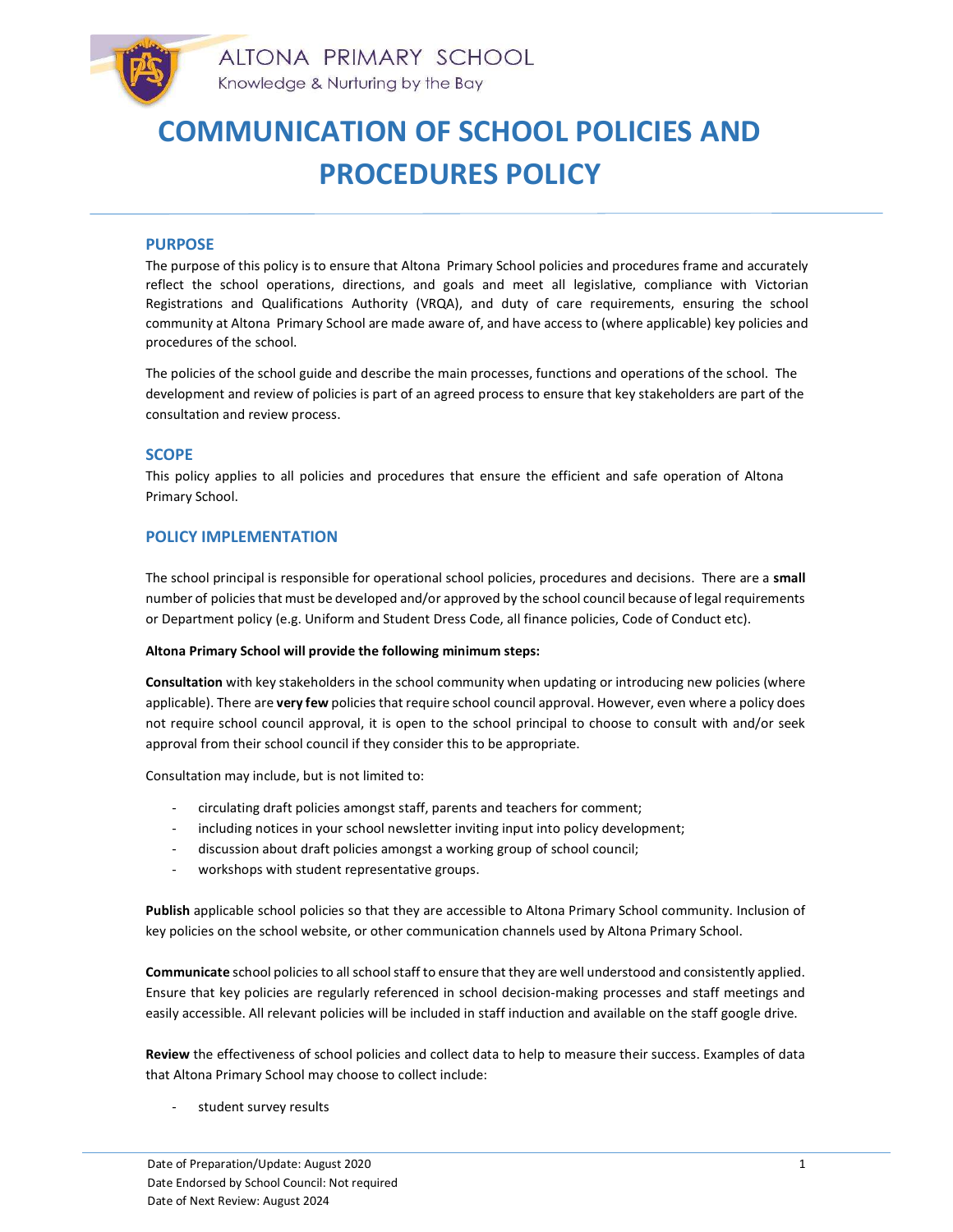- parent survey results
- incident registers.

#### When reviewing policies Altona Primary School will ensure:

- School policies describe the purpose, scope and implementations of the operations and directions of the school as a whole;
- The process of considering school policies is managed by the principal on a continuous cycle and will use a transparent and consultative process;
- The responsibility of reviewing and evaluating policies is the responsibility of the principal who may delegate to a designated person. No other person is permitted to amend or change current policies without prior permission from the principal;
- All relevant policies will be uploaded to the school's website at the principal's discretion by the designated person;
- All policies will use the school policy layout, meet legislative and compliance requirements, and have a designated review period;
- All policies use a consistent template, font and file format;
- When developing a new policy, the principal will consult with appropriate personnel in order to draft the initial policy statement. The draft policy may be circulated for comment to the appropriate committee/s, to staff members, to parents, to students before approval (if required) by School Council;
- Policies will be developed taking into account DET policies, memos and circulars relating to a particular policy area;
- A list of policies and a review schedule to provide a timeline for reviews either annually or on a three-year basis is to be maintained;
- When reviewing an existing school policy as per the three-year review cycle, the principal will consult with staff and the appropriate Committee/s, and to School Council for approval (where applicable);
- Changes as a result of policy developments and / or reviews will be widely advised to students, staff and parents, and updated on the school's website (where applicable);
- Staff will be given opportunity to provide input into the policy development or review process (where applicable);
- The focus of all school policies will encompass the needs of students and school operations;
- Any concerns relating to the structure of the school should are directed to the principal;
- Relevant policies will be available on the school portal and school website where applicable.

# Privacy and Communications

- DET employees are free to make public comment on issues relating to education, but in doing so, must not to make comments that can be construed as negative criticism of our school, School Council, our community, staff or community members;
- As a matter of professional courtesy, and as a requirement of Section 3.6 of the Teaching Services (Conduct of Duties) Order 1998, staff will communicate with the Principal before making public comment or formal statement on educational issues or that bears on the organisation or program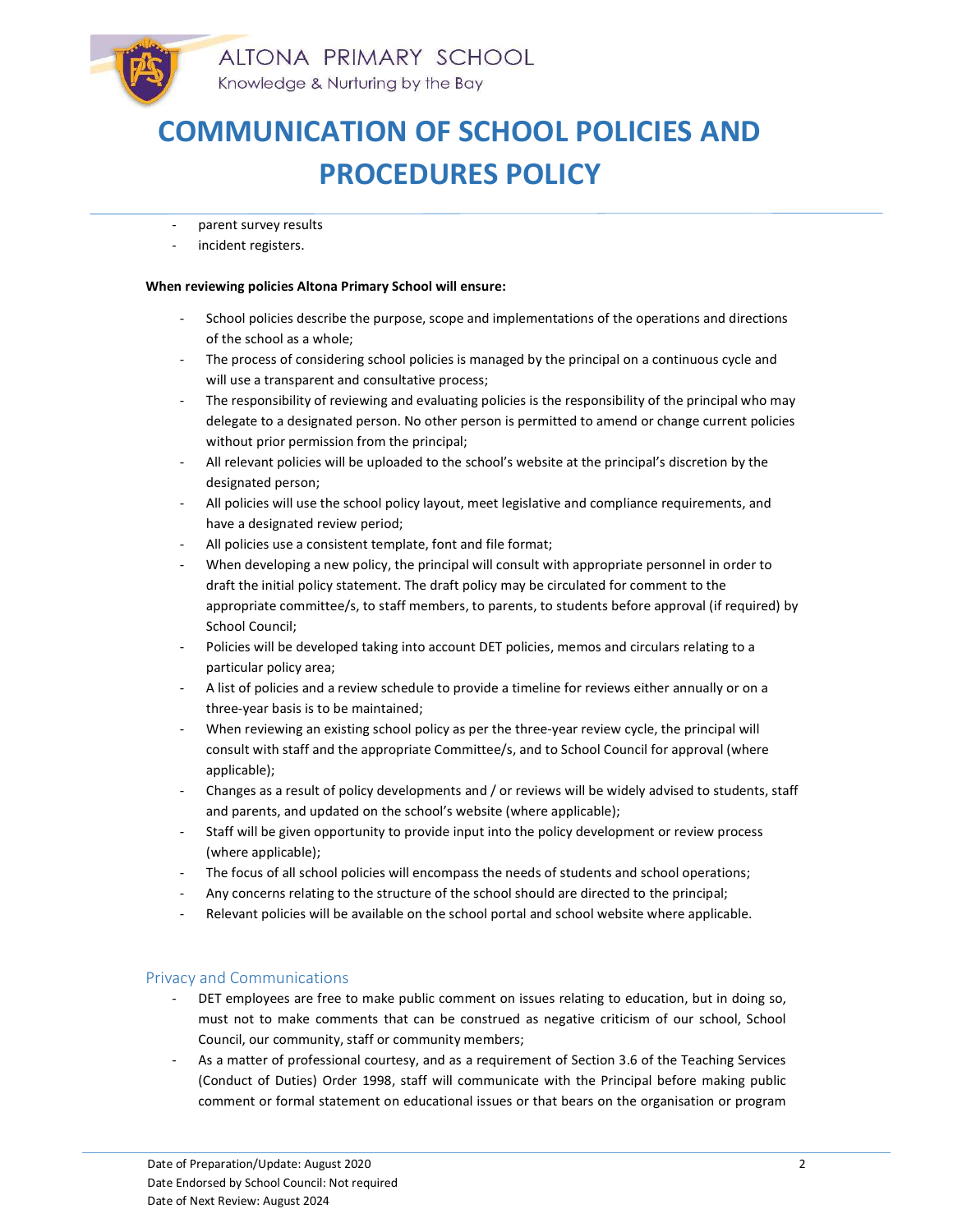of the school or place of work. The Principal and School Council President will ensure that each other is informed;

- The Information Privacy Act and the Health Records Act require that schools protect the interests of individuals with regard to their personal information and respect the individual's right to control how their personal information is used, and for what purpose;
- The school will only collect essential information that it requires about individuals and will only communicate and disclose information for the purposes for which it was collected;
- Any person seeking information from the school that falls outside the school's previous practices must be directed to the Principal who may require that a formal written Freedom of Information request be made;
- All such Freedom of Information requests will be referred to DET's Freedom of Information Unit;
- Information sought by police, including interviews of students must be directed to the Principal;
- Requests from Department of Human Services child protection unit personnel regarding students or families will be complied with at all times;
- The school will comply with court subpoenas to provide information at all times but will not respond to requests from lawyers seeking information without DET approval.
- Action may be taken by individuals, DET or organisations against staff members who choose to communicate information improperly;
- The school will table its Annual Report to the Community at an open meeting of School Council as soon as all components are finalised. This report will subsequently be made available to all in our community through the school's website. The content of the Annual Report will reflect the requirements of the DET;
- We will provide a minimum of two comprehensive written reports, one parent-teacher interview for students in June with an option for a second in December and additional interviews upon request;
- Please refer also to the school's Freedom of Information Policy, the Police & DHS Interviews Policy, the Reporting to Parents Policy, the Annual Report to the School Community Policy and the Information Privacy Policy.

Please Note: Further information can be found in DET's privacy Policy

# Maintaining Registers

### Victorian Institute of Teaching (VIT)

All teachers who are employed or engaged as a teacher in a Victorian school must be registered with VIT. The Education and Training Reform Act 2006 (part 2.6) sets out the requirements for registration as a teacher. Section 2.6.56 prohibits persons from undertaking the duties of a teacher in any Victorian school without current Victorian Institute of Teaching registration.

Under the Act it is an offence for any school to employ a person to undertake teaching duties unless they are registered or have permission to teach.

The Minimum Standards for school registration require schools to:

- maintain a register of VIT details for all teaching staff; and
- have procedures for maintaining that register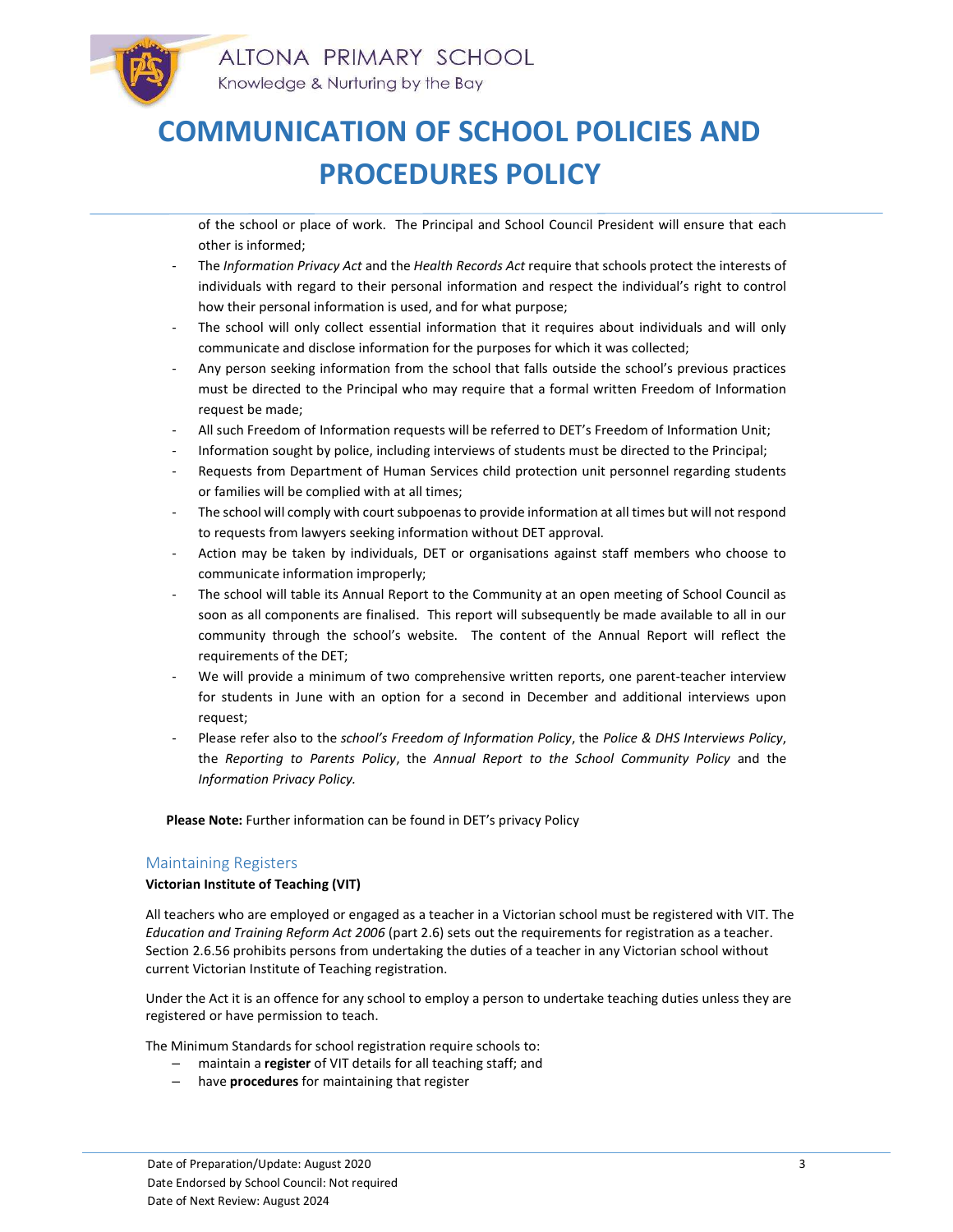Altona Primary School will maintain a current register (through access on the VIT school portal), of VIT details (including names, registration numbers and expiry dates), of all teaching staff. Altona PS may also choose to keep a separate table or spreadsheet as the register. The Altona Primary School principal (or a designated nominee) is responsible for ensuring the register is current and readily accessible. The principal (or designated nominee) will develop a local procedure and be responsible for recording each staff member's VIT information in the register at the commencement and cessation of employment and following up with them if their VIT expiry date is reached.

### Working with Children Checks

All Victorian government schools are required to comply with the Department's policy in relation to Working with Children Checks and other suitability checks for all employees (both Department and school council employees). The Department's policy (which incorporates legal requirements under Ministerial Orders) must be followed in relation to Working with Children Checks or other employment suitability checks for employees.

Working with Children Checks are required by law only for people who engage in child-related work, unless an exemption applies (e.g. parent supervising their own child, Victorian Institute of Teaching (VIT) registered teacher, police officer).

The Minimum Standards for school registration require schools to:

- maintain a register of all staff with a Working with Children Check; and
- have procedures for maintaining that register

Altona Primary School will keep a current register of staff holding a Working with Children Check (including names, registration numbers and expiry dates), generated from CASES21, or may choose to keep a separate table or spreadsheet as the register. Altona Primary School principal (or a designated nominee) is responsible for ensuring the register is current and readily accessible. The principal (or designated nominee) will develop a local procedure and be responsible for recording each staff member's Working with Children Check information in the register or in CASES21 at the commencement of employment and following up with them when the expiry date is reached.

### Working with Children and Suitability Checks - volunteers and visitors

Altona Primary School will determine what checks will be required for Volunteers and Visitors to the school in accordance with legal requirements under the Working with Children Act 2005 (Vic), the Child Safe Standards and Department policy.

Note: For more information see the Visitors and Volunteers Policies

# FURTHER INFORMATION AND RESOURCES

Related School Policies and Documents

- Concerns and Complaints Policy
- Duty of Care Policy
- Altona Primary School Policy Responsibilities and Schedule 2020
- Visitors and Volunteers Policies